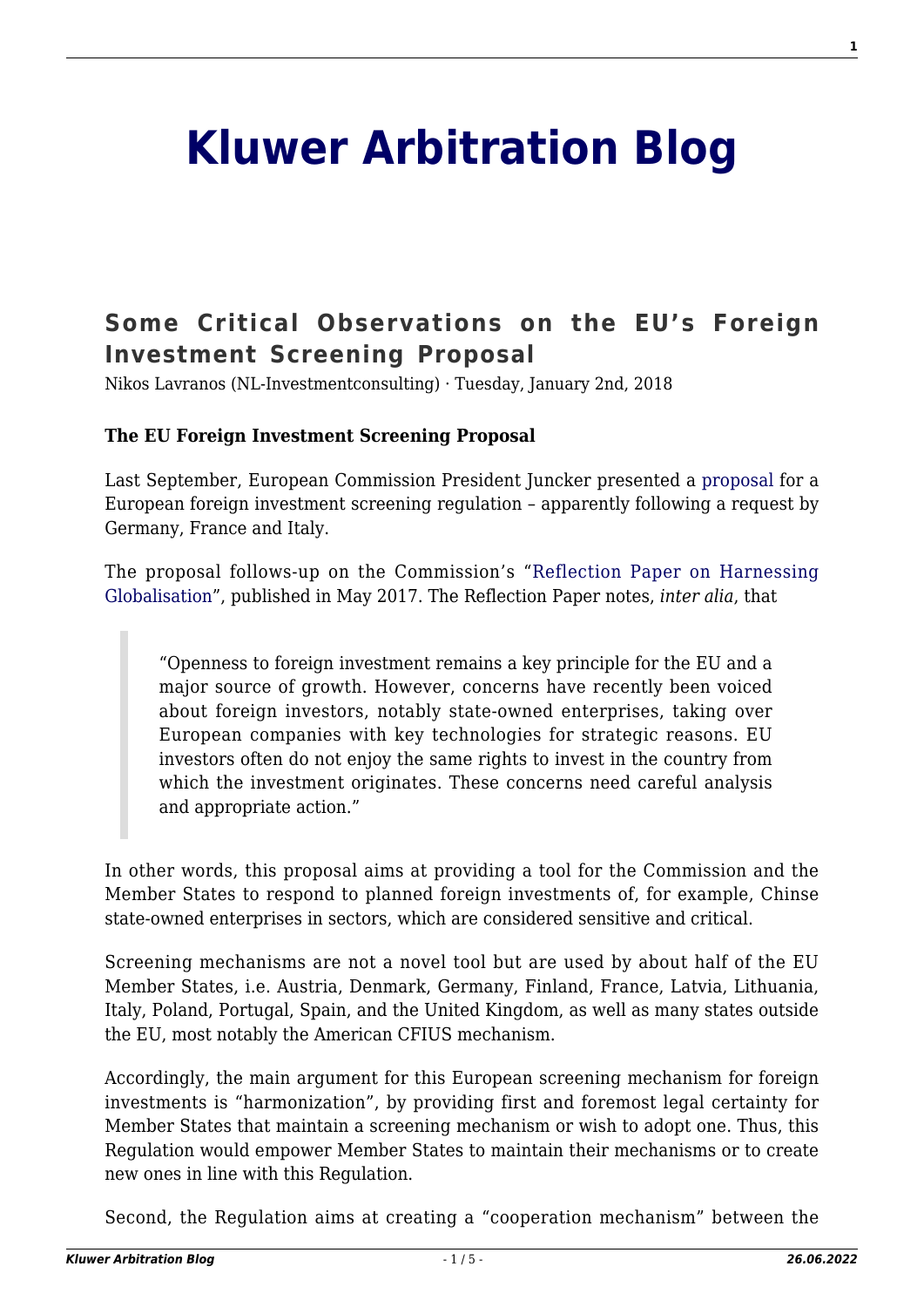Member States and the European Commission in order to inform each other about foreign direct investments that may threaten the "security" or "public order". This cooperation mechanism enables other Member States and the Commission to raise concerns against envisaged investments and requires the Member State concerned to take these concerns duly into account. In other words, this "cooperation mechanism" is an "intervention mechanism" in disguise by giving the Member States and the Commission a tool to review and intervene against planned foreign investments in other Member States.

Third, the proposal also enables the Commission itself to screen foreign investments on grounds of security and public order in case they "may affect projects or programmes of Union interest".

In short, Member States and the Commission will effectively be enabled to review any screening of any foreign investments and to intervene if they think that their interests may be affected.

However, the question arises whether this proposal will be an effective tool to review and ultimately prevent investments in sensitive sectors by foreign investors such as for example Chinese state-owned enterprises?

If one looks at the description of the screening grounds ("security" or "public order"). it immediately becomes clear that this proposal essentially can cover any foreign investment.

Article 4 titled *Factors that may be taken into consideration in the screening of the proposal* states:

In screening a foreign direct investment on the grounds of security or public order, Member States and the Commission may consider the potential effects on, inter alia:

– critical infrastructure, including energy, transport, communications, data storage, space or financial infrastructure, as well as sensitive facilities;

– critical technologies, including artificial intelligence, robotics, semiconductors, technologies with potential dual use applications, cybersecurity, space or nuclear technology;

– the security of supply of critical inputs; or

– access to sensitive information or the ability to control sensitive information.

In determining whether a foreign direct investment is likely to affect security or public order, Member States and the Commission may take into account whether the foreign investor is controlled by the government of a third country, including through significant funding.

The first point to note is the fact that this list is only an indicative list of potential effects of planned foreign investments. This means that the Member States and the European Commission can also take other potential effects into account. Nonetheless,

**2**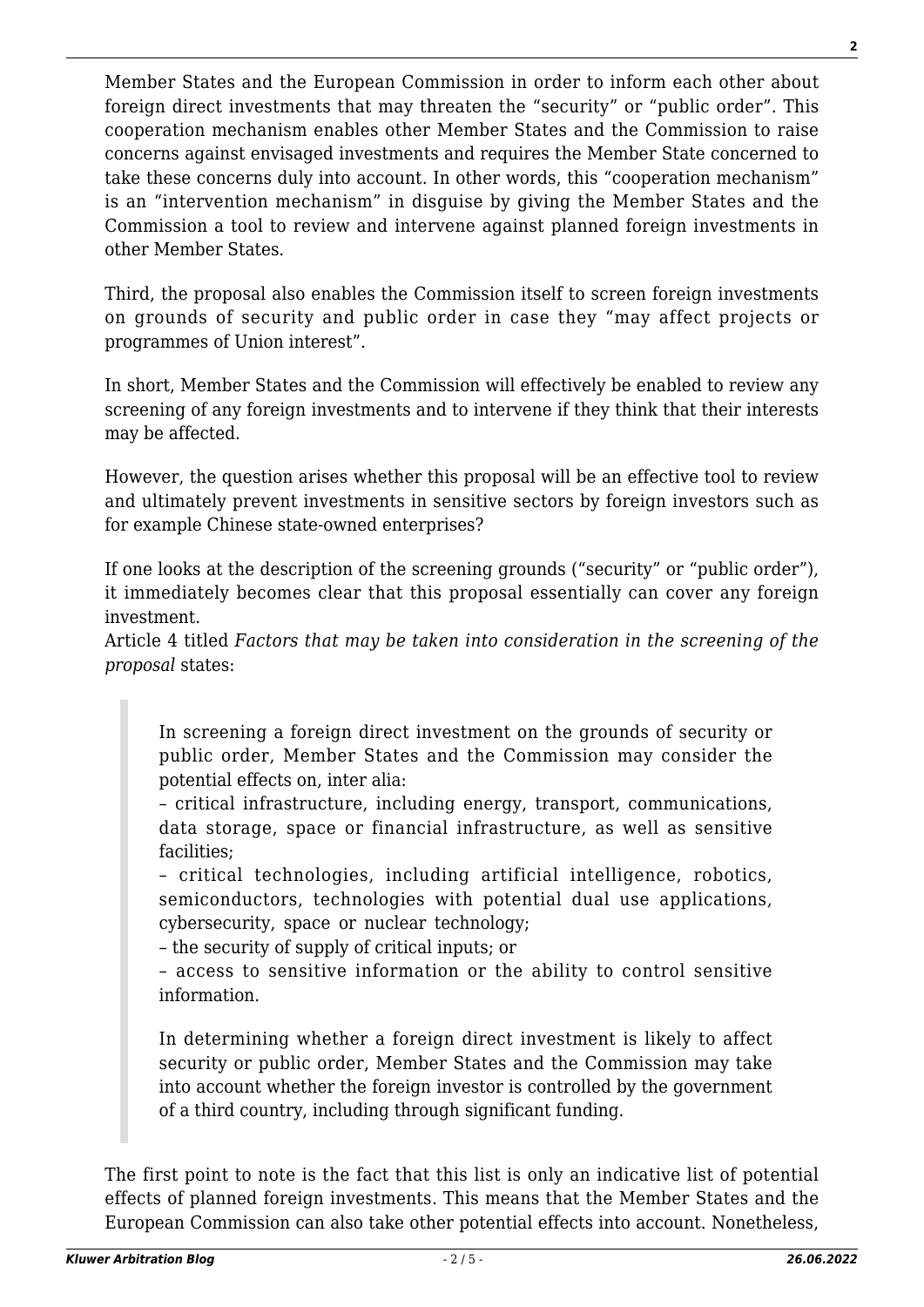this indicative list illustrates the sectors which the Commission considers particularly sensitive such as energy, communications, IT and cybersecurity.

The second noteworthy point is the cooperation framework between the Member States and the Commission. This cooperation framework requires the Member States to inform each other and the Commission of planned foreign investments and allows them to review and comment on them. The Commission is able to issue its comments in the form of non-binding opinions, while the affected Member State is required to take such comments duly into account.

Consequently, in order to be effective, this Regulation essentially will require all Member States – in particular those which have not yet a screening mechanism in place – to create one, otherwise these Member States and the Commission will not be able to share the required information about planned new foreign investments and the review them.

As a result, if this proposal is approved, the screening of foreign investments will become a standard practice in all Member States.

However, the proposal fails to specify what happens if an affected Member State fails to take any concerns of other Member States and/or the Commission into account. This seems an important missing element since the views among the Member States as to whether or not a certain foreign investment by – for example a Chinese stateowned enterprise – may have dangerous effects could very well differ. Also, some Member States may value the creation of jobs as more important than a potential negative impact on for example cybersecurity.

Also, the proposal does not specify who will be financially responsible if planned foreign investments fail to materialize due to the market distorting interventions by other Member States and/or the Commission.

Moreover, if seen in the context of the EU's investment policy and FTAs, which it has already negotiated (CETA, EU-Singapore FTA, EU-Vietnam FTA) or is currently negotiating (EU-Japan FTA), the proposal raises the question to what extent this is conducive to the proclaimed aim of more openness to foreign investors and their investments. Indeed, the application of such a screening mechanism could lead to discriminatory treatment of foreign investors and hence to investment arbitration cases as result of breaches of the FTA provisions.

The same risk exists for the 1,500 bilateral investment treaties (BITs), which the Member States currently have signed with third states. After all, the aim of these investment treaties is to promote and protect foreign investments from discriminatory or unfair treatment, which could arise if the screening mechanism is applied in certain way. Interestingly, the explanatory memorandum to the proposal does not discuss this issue, neither was the EU proposal accompanied by any impact assessment.

Thus, some important issues have not been addressed and it remains to be seen whether this proposal will gain sufficient support by all Member States, and if so, to what extent it will be modified by the Council.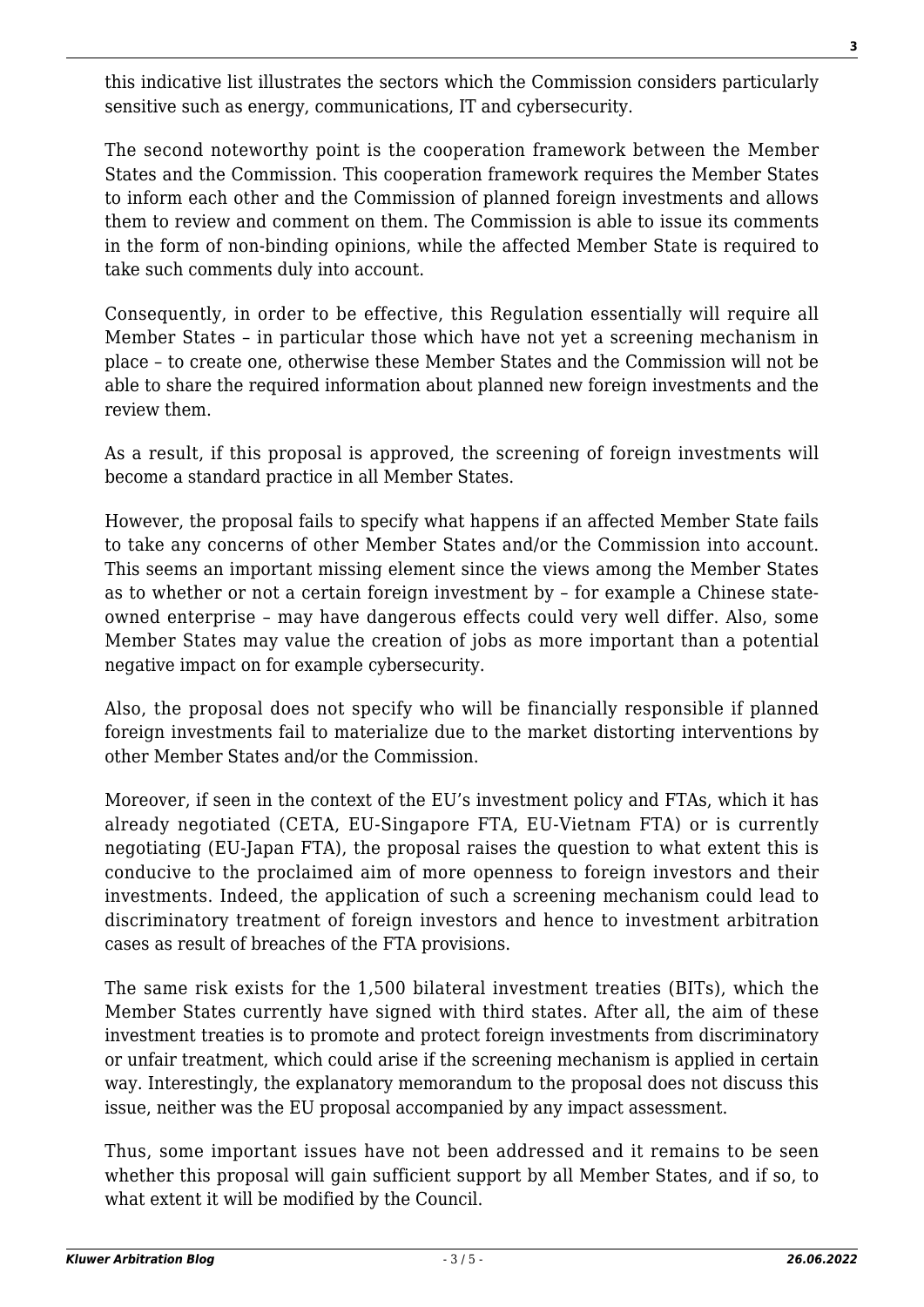**Convergence between the EU's screening proposal and CFIUS**

In this context, it is important to note that the scope of application of the American Committee on Foreign Investment in the United States ([CFIUS system](https://www.treasury.gov/resource-center/international/Pages/Committee-on-Foreign-Investment-in-US.aspx)) is currently more restrictive than the proposed EU screening mechanism.

First, the CFIUS system is a "voluntary" system, which means foreign investors are not required to submit their planned investments for review but can voluntarily decide to do so if they think the planned investment may fall within the jurisdiction of the CFIUS.

Second, the current scope of review of the CFIUS is limited to "mergers, acquisitions, or takeovers" of US businesses, although the CFIUS jurisdiction may extend to international transactions, which involve one or more US subsidiaries or significant US assets or operations.

Third, the current scope of the CFIUS is limited to "national security considerations".

However, in November 2017, a bipartisan group of lawmakers introduced a longawaited [Foreign Investment Risk Review Modernization Act of 2017](https://www.congress.gov/115/bills/hr4311/BILLS-115hr4311ih.pdf) ("FIRRMA"), which would modernize the CFIUS review and approval process.

The proposed bill would broaden the scope of transactions subject to CFIUS review to include:

- any non-passive (even non-controlling) investment by a foreign person in any US "critical technology" or "critical infrastructure" company;
- any change in the rights that a foreign investor has with respect to a US business if that change could result in foreign control of the U.S. business or a non-passive investment in a US critical technology or critical infrastructure company;
- any contribution (other than through an ordinary customer relationship) by a US critical technology company of both intellectual property and associated support to a foreign person through any type of arrangement, such as a joint venture;
- the purchase or lease by a foreign person of real estate that is in close proximity to a US military installation or other sensitive US government facility or property; and
- any transaction or agreement designed or intended to evade or circumvent CFIUS review.

If the CFIUS review system would indeed be updated and expanded as proposed by the FIRRMA, the scope of review of the CFIUS would be rather similar to the EU's proposed screening mechanism.

In conclusion, a convergence on both sides of the Atlantic is currently taking place by expanding the available toolbox for screening planned foreign investments with the purported aim of preventing foreign – in particular Chinese – investments in sectors that are considered sensitive and critical. However, there is a risk that the screening mechanism could be abused for disguised protectionism and for gaining domestic political support.